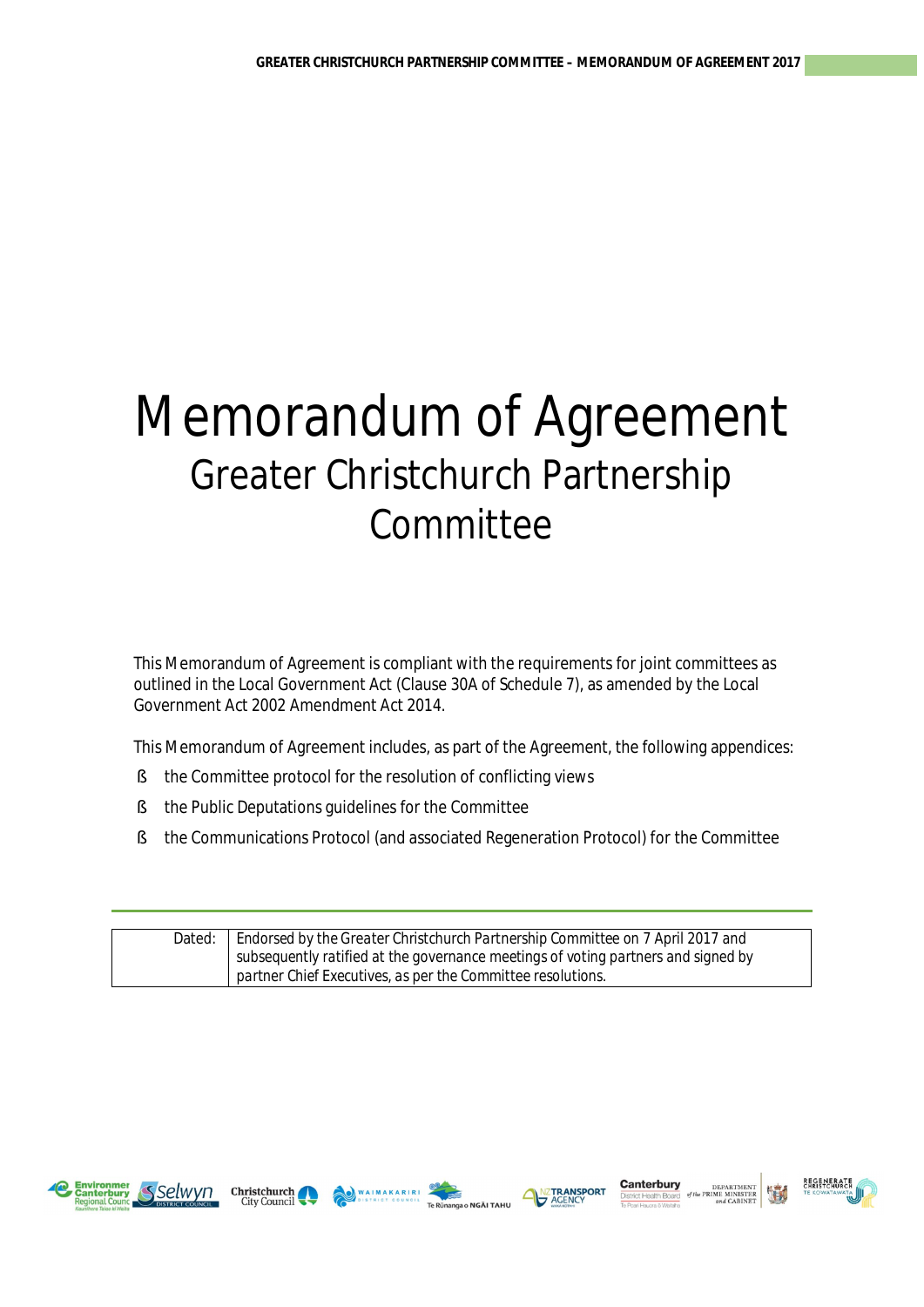# **Greater Christchurch Partnership Committee Memorandum of Agreement (2017)**

(Executed by Chief Executives at a meeting of the Chief Executives Advisory Group 19 July 2017)

Signed on behalf of Canterbury Regional Council

Signed on behalf of Canterbury District Health Board

Signed on behalf of Christchurch City Council

Signed/on behalf-of Selwyn District Council

Signed on behalf of Waimakariri District Council

Signed on behalf of

Greater Christchurch Group, Department of Prime Ministerand Cabinet

,,,,,,,,,,,,,,,,,,,,,,,,,,

Signed on behalf of

New Zealand Transport Agency

Signed on behalf of Regenerate Christchurch

,,,,,,,,,,,,,,,,,,,,,,,,,,,,,,

Signed on behalf of Te Rūnanga o Ngãi Tahu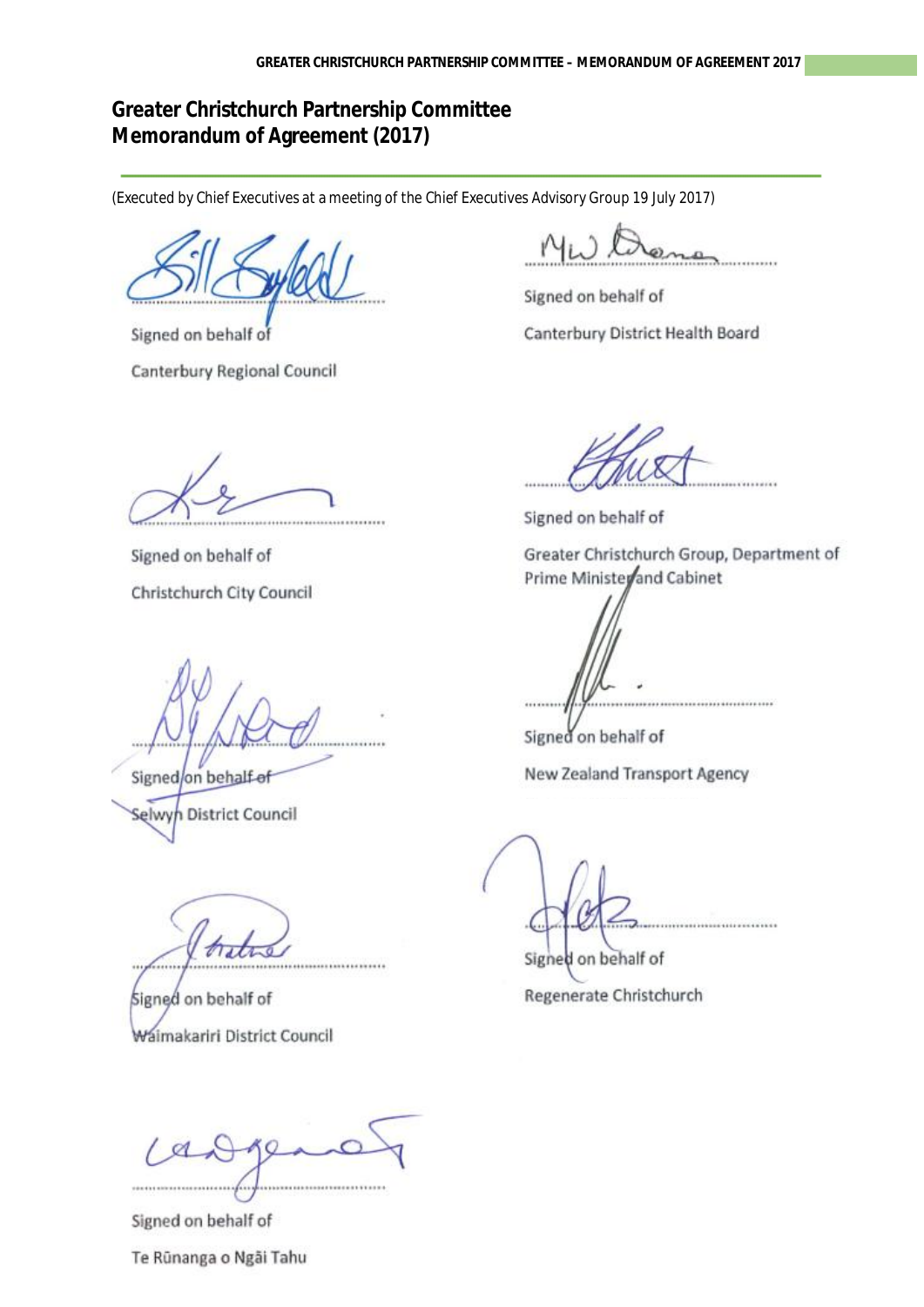# 1. PURPOSE OF THE AGREEMENT

- 1.1. To outline the voluntary and collaborative approach agreed between the Partners to address strategic challenges and opportunities for Greater Christchurch.
- 1.2. To comply with the requirements for joint committees as outlined in Clause 30A of Schedule 7 of the Local Government Act 2002.

## 2. BACKGROUND

- 2.1. The value proposition for collaboration across Greater Christchurch is strong:
	- § many of the challenges and opportunities facing communities and councils in Greater Christchurch transcend the political boundaries of its territorial authorities
	- § improving the economic, social, cultural and environmental wellbeing of communities requires the application of statutory functions held by a number of local and central public agencies
	- § communities have a clear expectation that public agencies must work together efficiently and effectively to deliver agreed community outcomes
	- § ensuring Ngāi Tahu values and aspirations are reflected and incorporated into strategic planning and decision-making recognises and supports agreements with the Crown and enriches the bi-cultural heritage within our communities
- 2.2. Working in partnership can therefore:
	- § demonstrate visible and collaborative leadership
	- § build trust and stronger organisational and personal relationships
	- § enable Partners to better understand individual perspectives and identify shared objectives and areas of alignment
	- § result in an agreed framework in which to progress individual initiatives and provide confidence and certainty to stakeholders and the community
	- § assist information sharing, efficient and effective working, and provide a stronger voice when advocating to others
	- § establish a greater level of preparedness in responding to unforeseen events
- 2.3. The Greater Christchurch Partnership Committee is a further evolution of the Greater Christchurch Urban Development Strategy Implementation Committee (UDSIC). The latter was formally established in 2007 with the adoption of the Greater Christchurch Urban Development Strategy (UDS) to oversee implementation the Strategy.
- 2.4. Subsequently the UDSIC also provided a forum to advance earthquake recovery matters and resilience planning. In so doing the UDSIC expanded and strengthened its representation to include Te Rūnanga o Ngāi Tahu, the Canterbury District Health Board (CDHB) and the Greater Christchurch Group of the Department of the Prime Minister and Cabinet.
- 2.5. In 2016 the UDSIC adopted the UDS Update and the Resilient Greater Christchurch Plan.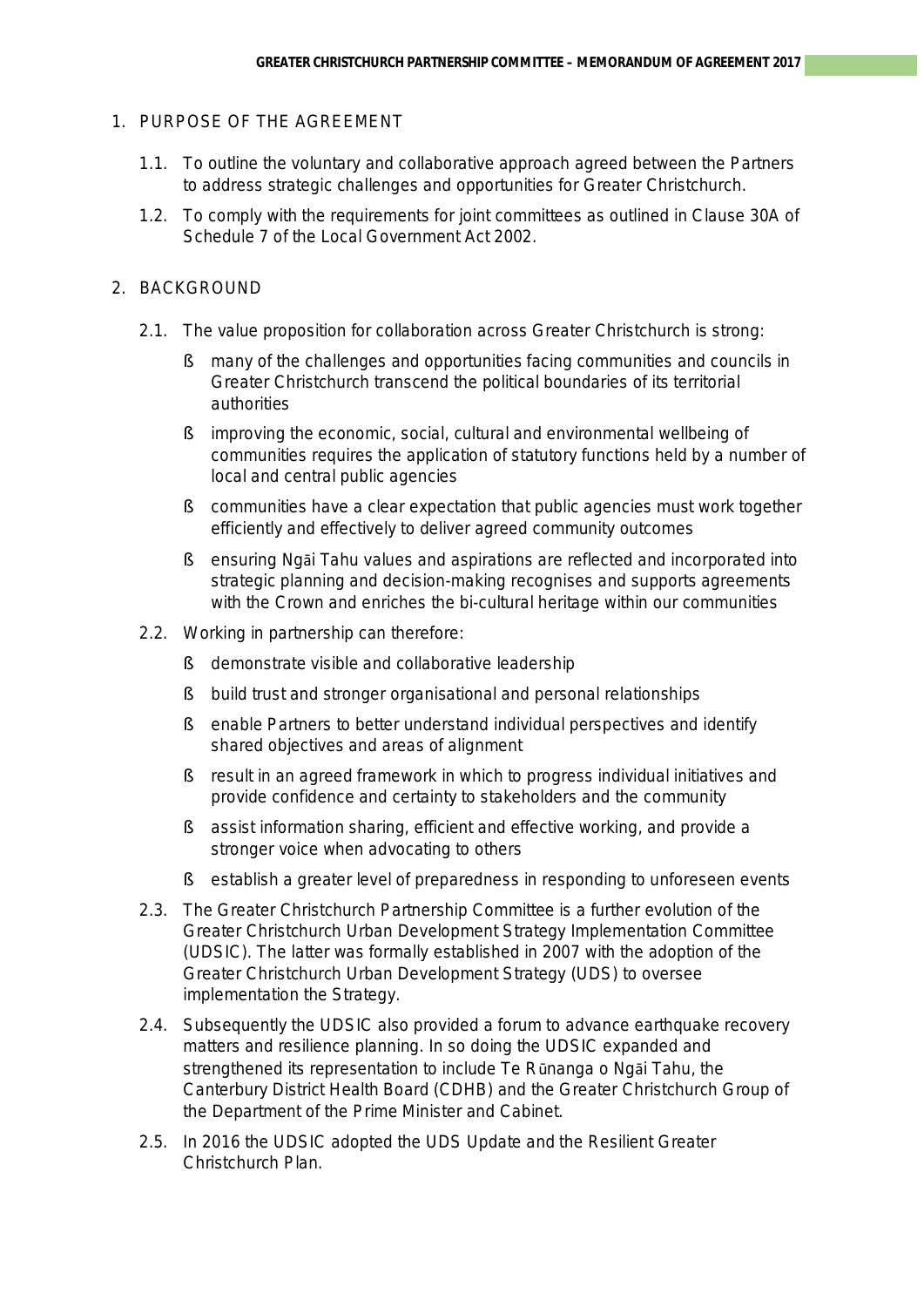#### 3. INTERPRETATION

- i. **Agreement** means this Memorandum of Agreement with its Schedules, including any variations entered into from time to time.
- ii. **Committee** means the Greater Christchurch Partnership Committee.
- iii. **Partners** means together Canterbury Regional Council, Christchurch City Council, Selwyn District Council, Waimakariri District Council, Te Rūnanga o Ngāi Tahu, Canterbury District Health Board, New Zealand Transport Agency, Regenerate Christchurch and the Greater Christchurch Group of the Department of the Prime Minister and Cabinet.
- iv. **Greater Christchurch** means the area covering the eastern parts of Waimakariri and Selwyn Districts Councils and the metropolitan area of Christchurch City Council, including the Lyttelton Harbour Basin. It includes the towns of Rangiora, Kaiapoi and Woodend/Pegasus to the north and Rolleston, Lincoln and West Melton to the south-west and is shown on the map attached overleaf as Figure 1.
- v. **Greater Christchurch Partnership (or Partnership)** means the voluntary arrangements established to support collaboration amongst the Partners, including the Committee, the Chief Executives Advisory Group and staff coordination and implementation groups.
- vi. **Strategic framework** means the agreed overarching Strategy of the Partnership, supported by any other partnership strategies, plans and programmes necessary to manage growth and address urban development, regeneration, resilience and long-term economic, social, cultural and environmental wellbeing for Greater Christchurch. Currently the overarching Strategy is documented through the Greater Christchurch Urban Development Strategy (2007) and complemented by the Strategy Update (2016).
- vii. **Regional Council** means Canterbury Regional Council (operating as Environment Canterbury).
- viii. **Territorial Authorities** means Christchurch City Council, Selwyn District Council and Waimakariri District Council.
- ix. **LGA 2002** means the Local Government Act 2002.
- x. **RMA 1991** means the Resource Management Act 1991.
- xi. **LTMA 2003** means the Land Transport Management Act 2003.
- xii. **GCRA 2016** means the Greater Christchurch Regeneration Act 2016.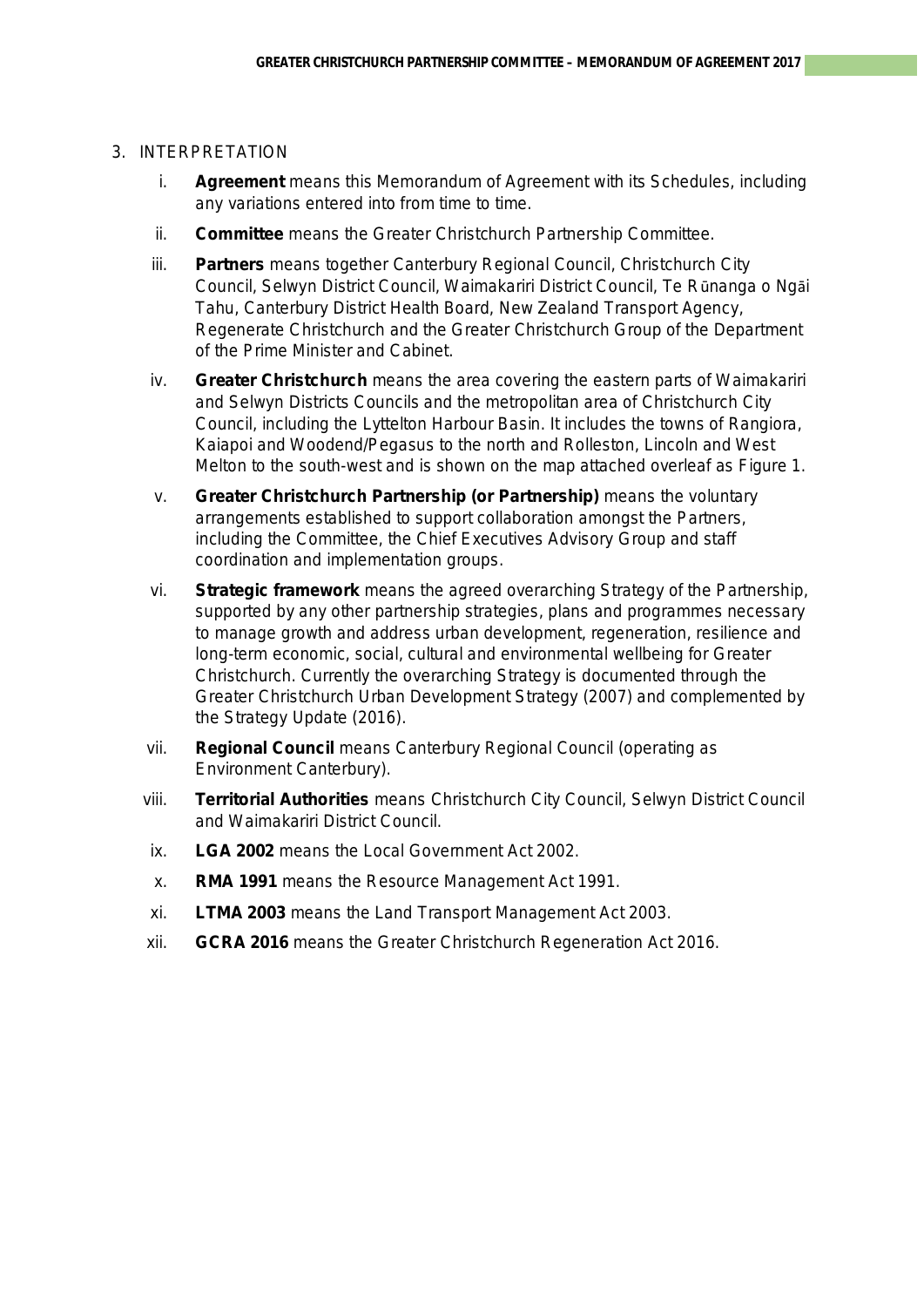Figure 1: Map of area referred to as Greater Christchurch.

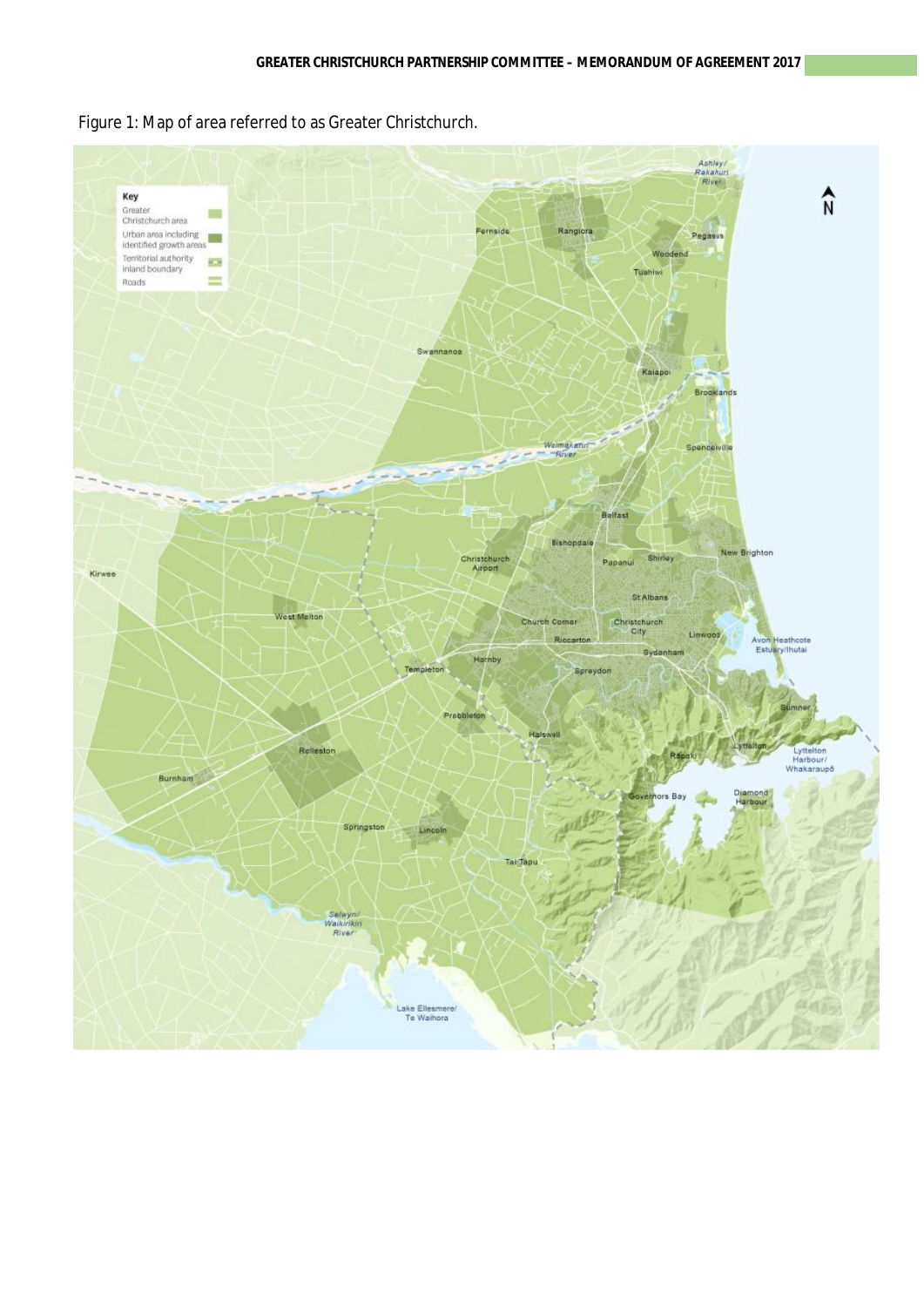# 4. COMMITTEE MEMBERSHIP

- 4.1. The Committee will have a membership of twenty, comprising seventeen voting members and three non-voting members, made up as follows:
	- i. An Independent Chairperson;
	- ii. The Chair and two council members from Canterbury Regional Council;
	- iii. The Mayor and two council members from Christchurch City Council;
	- iv. The Mayor and two council members from Selwyn District Council;
	- v. The Mayor and two council members from Waimakariri District Council;
	- vi. The Kaiwhakahaere of Te Rūnanga o Ngāi Tahu and two representatives appointed by Te Rūnanga o Ngāi Tahu
	- vii. The Board Chairperson or a board member of Canterbury District Health Board;
	- viii. The Director, Regional Relationships of the New Zealand Transport Agency, with speaking rights but in a non-voting capacity
	- ix. The Chief Executive of Regenerate Christchurch, with speaking rights but in a non-voting capacity
	- x. The Director of the Greater Christchurch Group of the Department of the Prime Minister and Cabinet, with speaking rights but in a non-voting capacity
- 4.2. The Partners may replace their unspecified representatives from time to time by providing written notice to the Committee confirming the amended appointment.
- 4.3. The Committee may agree to appoint up to two additional non-voting observers from time to time and for a specified period of time where such appointments will contribute to and support the work of the committee.
- 4.4. The Committee will not be discharged at the point of each election period (in line with Clause 30(7) of Schedule 7 of the LGA 2002.
- 4.5. There is no provision for alternates. Other Partner representatives are welcome to attend and may seek speaking rights.

# 5. INDEPENDENT CHAIRPERSON AND DEPUTY CHAIRPERSON

- 5.1. The Independent Chairperson will be appointed by the Committee and will continue in the role unless otherwise resolved by the Committee or upon a resignation being received.
- 5.2. Remuneration and contractual arrangements for the Independent Chair will be agreed by the Chief Executives Advisory Group.
- 5.3. A Deputy Chairperson will be appointed by the Committee at the commencement of each triennium, and who shall be a voting member of the Committee. The Deputy Chairperson will continue in the role for the duration of the triennium unless otherwise resolved by the Committee or upon a resignation being received.
- 5.4. There will be no remuneration for the Deputy Chairperson.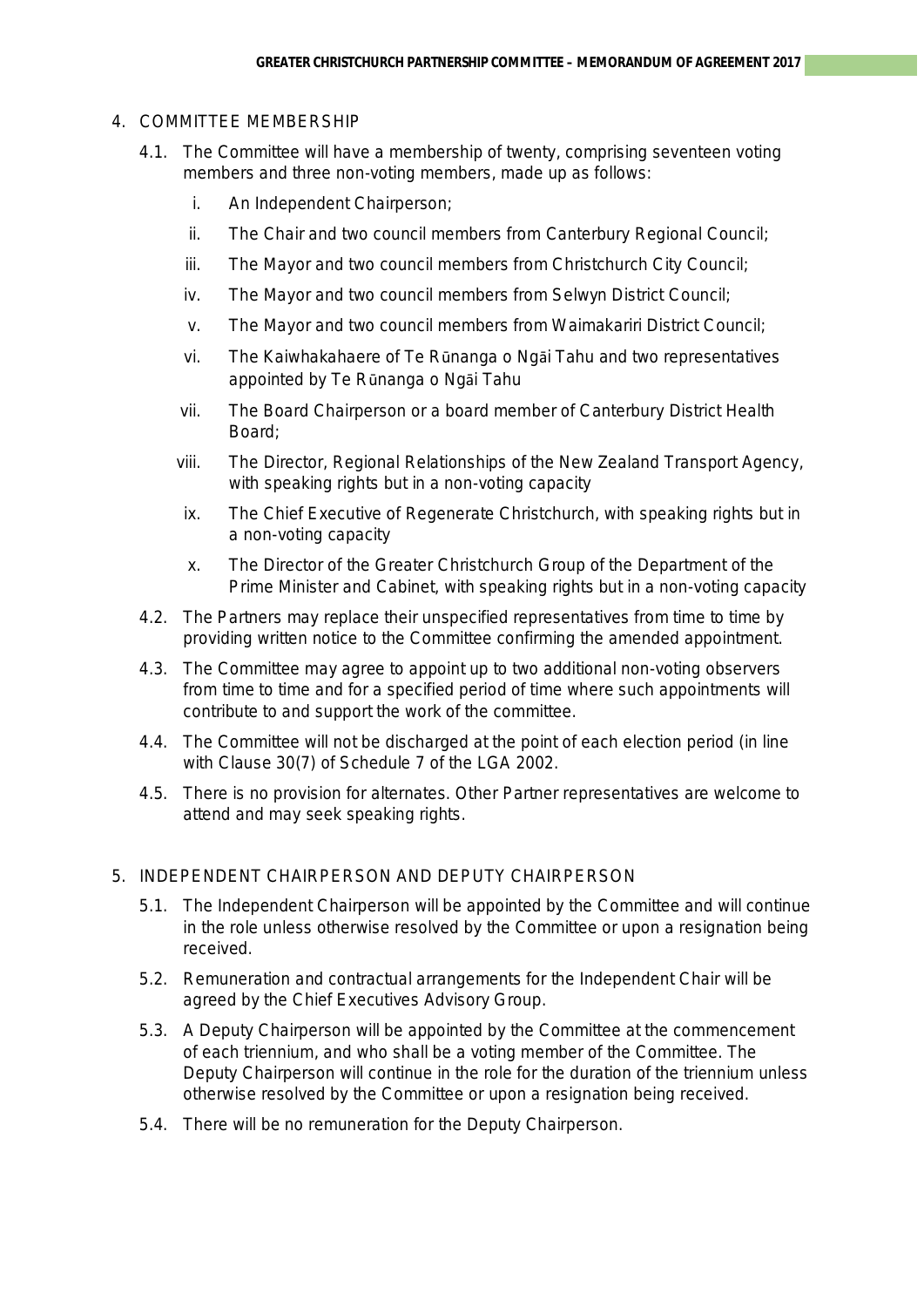# 6. QUORUM AND CONDUCT OF MEETINGS

- 6.1. The quorum at a meeting of the Committee consists of the majority of the voting members
- 6.2. Voting shall be on the basis of the majority present at the meeting, with no alternates or proxies.
- 6.3. For the purpose of clause 6.2, the Independent Chairperson:
	- i. has a deliberative vote; and
	- ii. in the case of equality of votes, does not have a casting vote (and therefore the act or question is defeated and the status quo is preserved).
- 6.4. Other than as noted in this Agreement, the standing orders of the administering Council at the time, shall apply.

# 7. MEETING FREQUENCY

- 7.1. The Committee shall meet monthly, or as necessary and determined by the Independent Chair in liaison with the Committee.
- 7.2. Notification of meetings and the publication of agendas and reports shall be conducted in accordance with the requirements of Part 7 of the Local Government Official Information and Meetings Act 1987.
- 7.3. The Committee welcomes external speakers by deputation however the right to speak at meetings must be in accordance with the adopted public deputation guidelines of the Committee.

# 8. TERMS OF REFERENCE

- 8.1. The role of the Committee is to:
	- i. Foster and facilitate a collaborative approach between the Partners to address strategic challenges and opportunities for Greater Christchurch.
	- ii. Show clear, decisive and visible collaborative strategic leadership amongst the Partners, to wider stakeholders, agencies and central government and to communities across Greater Christchurch.
	- iii. Establish, and periodically review, an agreed strategic framework to manage growth and address urban development, regeneration, resilience and longterm economic, social, cultural and environmental wellbeing for Greater **Christchurch**
	- iv. Oversee implementation of strategies and plans endorsed by the Committee and ratified at individual partner governance meetings, including through the adoption and delivery of an annual joint work programme.
	- v. Ensure the Partnership proactively engages with other related partnerships, agencies and organisations critical to the achievement of its strategic goals.
- 8.2. The functions of the Committee are to:
	- i. Establish an agreed strategic framework to manage growth and address urban development, regeneration, resilience and long-term wellbeing for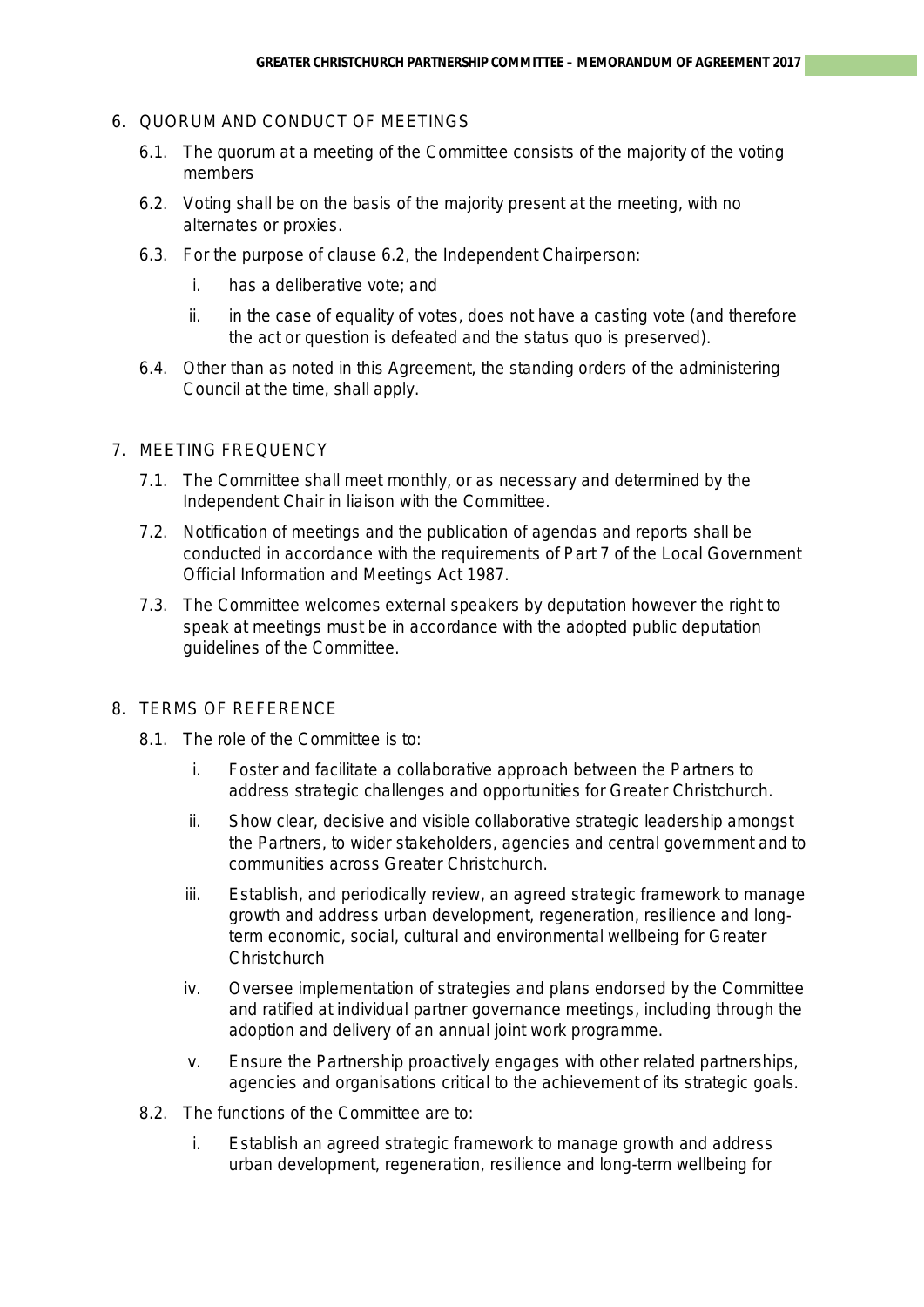Greater Christchurch. This is currently expressed through the Greater Christchurch Urban Development Strategy (2007) and the associated Strategy Update (2016).

- ii. As required, develop new and review existing strategies and plans to enable Partners to work more collaboratively with each other and to provide greater clarity and certainty to stakeholders and the community. Existing strategies and plans endorsed by the UDSIC and inherited by this Committee are:
	- a. Greater Christchurch Urban Development Strategy (2007)
	- b. Greater Christchurch Travel Demand Management Strategy and Action Plan (2009)
	- c. Greater Christchurch Urban Development Strategy Action Plan (2010)
	- d. Greater Christchurch Transport Statement (2012)
	- e. Greater Christchurch Freight Study and Action Plan (2014/15)
	- f. Greater Christchurch Urban Development Strategy Update (2016)
	- g. Resilient Greater Christchurch Plan (2016)
- iii. Recommend to Partners for ratification at individual partner governance meetings any new or revised strategies and plans.
- iv. Adopt and monitor the delivery of an annual joint work programme to deliver on strategic goals and actions outlined in adopted strategies and plans.
- v. Undertake reporting on the delivery of adopted strategies and plans, including in relation to an agreed strategic outcomes framework.
- vi. Identify and manage risks associated with implementing adopted strategies and plans.
- vii. Establish and maintain effective dialogue and relationships (through meetings, forums and other communications) with other related partnerships, agencies and organisations to the support the role of the Committee, including but not limited to:
	- a. Healthy Christchurch (and any similar arrangements in Selwyn and Waimakariri Districts) and other health partnerships
	- b. Safer Christchurch (and any similar arrangements in Selwyn and Waimakariri Districts)
	- c. Greater Christchurch Public Transport Joint Committee
	- d. Canterbury Mayoral Forum
	- e. New Zealand Police and other emergency services
	- f. Tertiary institutions and educational partnerships
	- g. Regeneration agencies, including Ōtākaro Limited and Development Christchurch Limited
	- h. Strategic infrastructure providers
	- i. Government departments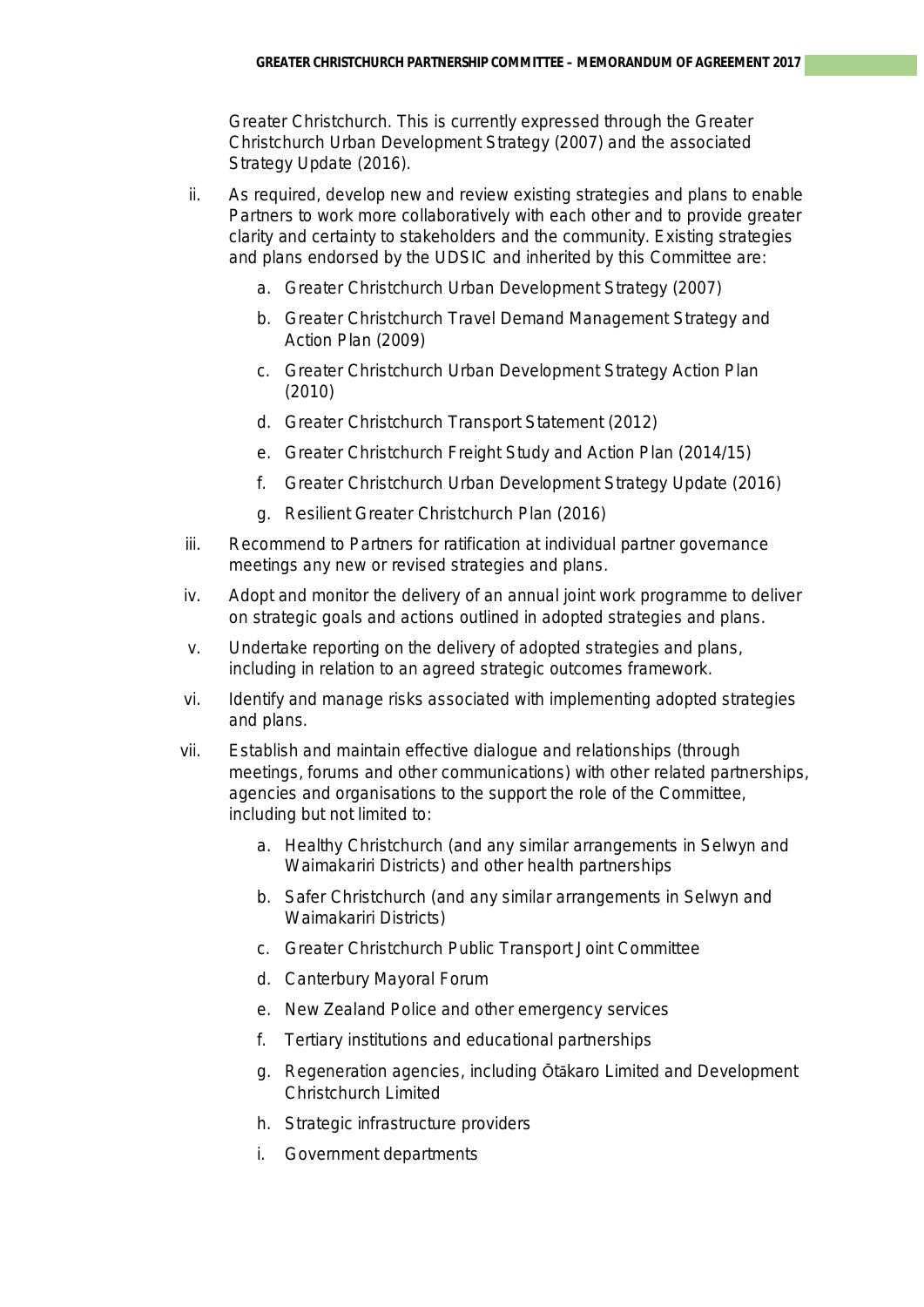- viii. Undertake wider engagement and consultation as necessary, including where appropriate seeking submissions and holding hearings, to assist the development of any strategies and plans.
- ix. Advocate to central government or their agencies or other bodies on issues of concern to the Partnership, including through the preparation of submissions (in liaison with the Canterbury Mayoral Forum as necessary).
- 8.3. In undertaking its role and performing its functions the Committee will consider seeking the advice of the Chief Executives Advisory Group.

# 9. DELEGATIONS

- 9.1. Establishing, and where necessary amending, protocols and processes to support the effective functioning of the Committee, including but not limited to those relating to the resolution of conflicting views, communications and public deputations.
- 9.2. Preparing communication and engagement material and publishing reports relevant to the functions of the Committee.
- 9.3. Undertaking engagement exercises in support of the terms of reference and functions of the Committee
- 9.4. Making submissions, as appropriate, on Government proposals and other initiatives relevant to the role of the Committee.
- 9.5. Selecting an Independent Chair and Deputy Chair in accord with any process agreed by the Committee and the requirements of the LGA 2002.
- 9.6. Appointing where necessary up to two additional non-voting observers to the Committee.

# 10. FINANCIAL DELEGATIONS

10.1. The Committee can make financial decisions within an agreed budget envelope and as long as the decision does not trigger any change to the statutory plans prepared under the LGA 2002, the RMA 1991, the LTMA 2003.

# 11. LIMITATION OF POWERS

- 11.1. In of itself the Committee does not have the authority to commit any Partner to any course of action or expenditure and its recommendations do not compromise the Partners freedom to deliberate and make decisions.
- 11.2. For the avoidance of doubt, the Partners are under no obligation to accept the recommendations of the Committee.
- 11.3. In accordance with legislative requirements Partners will retain decision-making and other statutory responsibilities in relation to their functions and responsibilities under the LGA 2002, the RMA 1991, the LTMA 2003 and, where relevant, the GCRA 2016.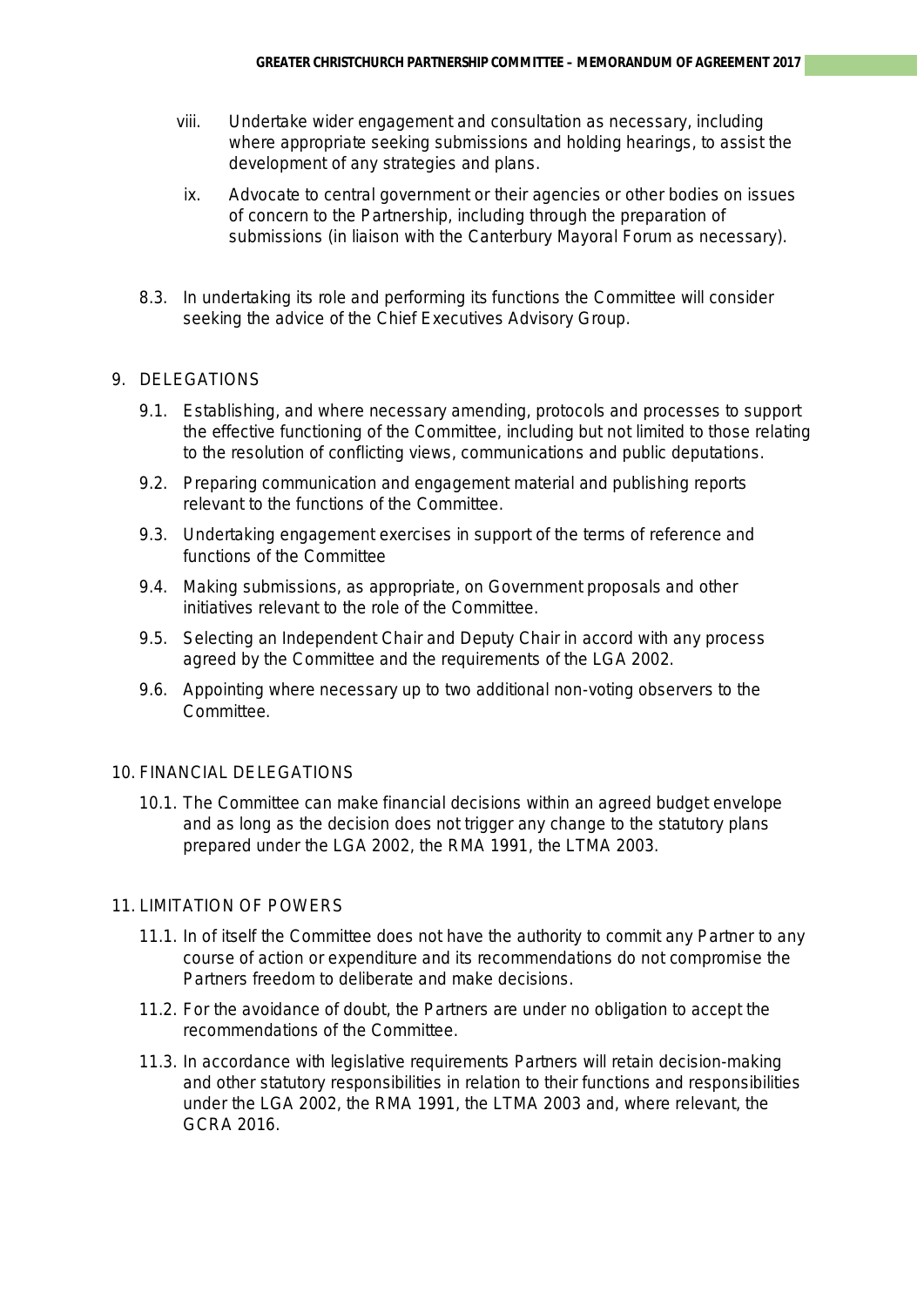#### 12. OPERATING PRINCIPLES

- 12.1. The practice of the Committee will be to work to achieve consensus wherever possible to achieve alignment and integration across all Partners.
- 12.2. In making recommendations and when preparing strategies and plans the Committee will operate within the principle of subsidiarity where decision-making is the responsibility of individual Partners unless it would be more effective for the matter to be resolved through collaborative agreement.
- 12.3. The Committee will work in a collaborative and cooperative manner and take into account the interests of all sectors of the community.
- 12.4. The Committee will at all times operate in accordance with the requirements of the Local Government Official Information and Meetings Act 1987.

#### 13. COMMITTEE SUPPORT

- 13.1. A Partner Council will act as the administrating authority to the Committee and this will be determined by the CEAG for each triennium.
- 13.2. The administrating authority will cover the costs associated with the provision of secretariat support from its staff.
- 13.3. A dedicated Implementation Manager supports effective functioning of the Partnership and works with the Committee Advisor to provide secretariat support to the Committee.
- 13.4. The Committee is also supported through the provision of advice by the Chief Executives Advisory Group and where required that of staff coordination and implementation groups.

#### 14. PARTNERSHIP FUNDING

- 14.1. The Committee and the collaborative work of the Partnership is supported financially through the provision of a central fund, which includes meeting the costs associated with the roles of Independent Chair and Implementation Manager.
- 14.2. The agreed funding formula for this financial contribution is Environment Canterbury (37.5%); Christchurch City Council (37.5%); Selwyn District Council (12.5%) and Waimakariri District Council (12.5%).
- 14.3. Annual financial contributions will be determined by the CEAG as part of the annual plan processes of partner Councils and with reference to the agreed annual work programme of the Partnership.
- 14.4. Other Partners may from time to time make supplementary financial contributions to assist effective Partnership working and the delivery of agreed collaborative work programmes.
- 14.5. For the avoidance of doubt, the successful achievement of strategic goals and implementation of agreed actions within existing strategies and plans relies on the alignment of individual Partner resources through annual plans, long term plans and other funding processes.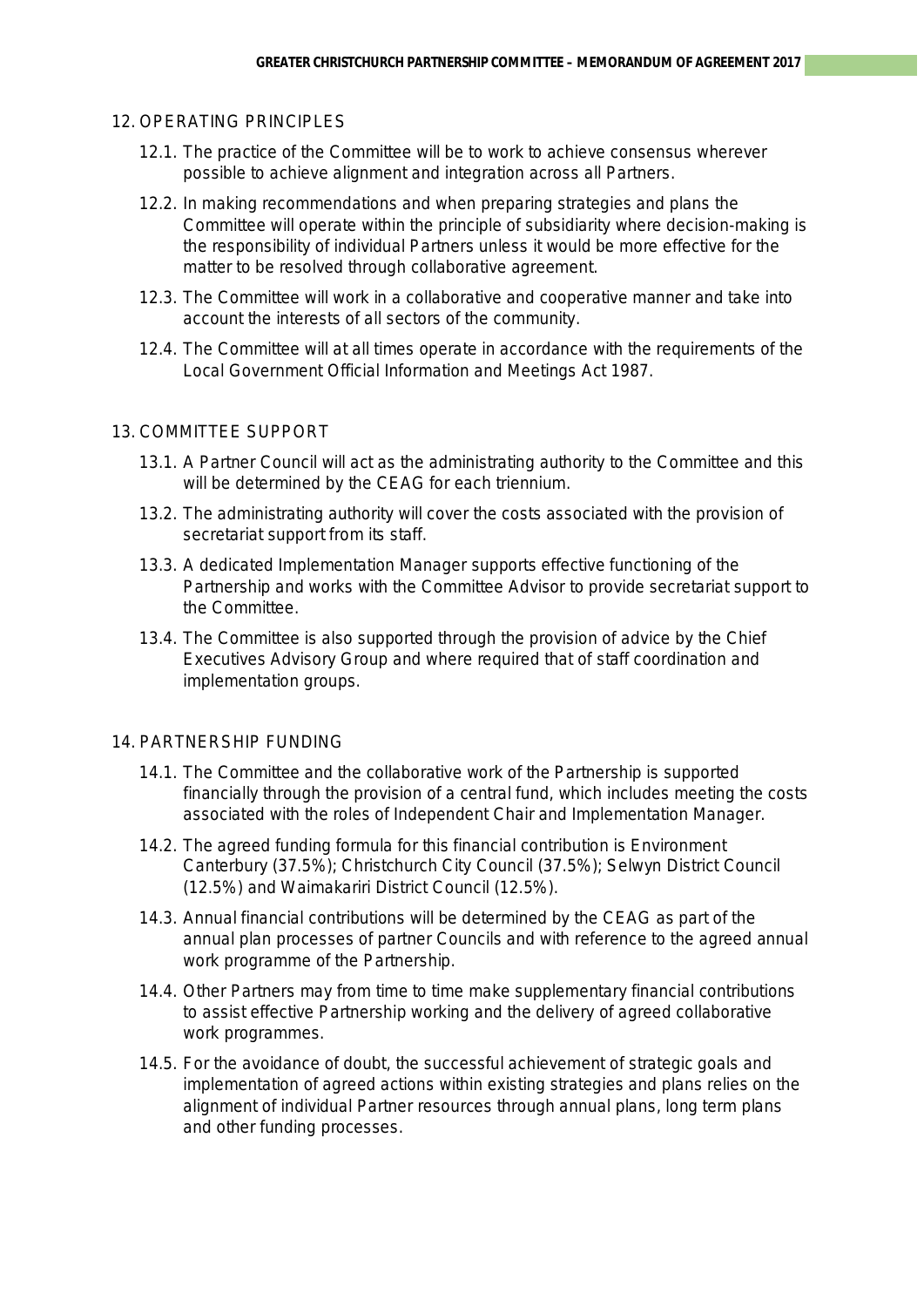#### 15. VARIATIONS

- 15.1. The Committee may, at any time, make a recommendation to voting member Partners to vary this Agreement.
- 15.2. A recommendation to vary this Agreement must be ratified at the governance meetings of all the individual voting member Partners.
- 15.3. Any variation to this Agreement will be attached to a copy of this document.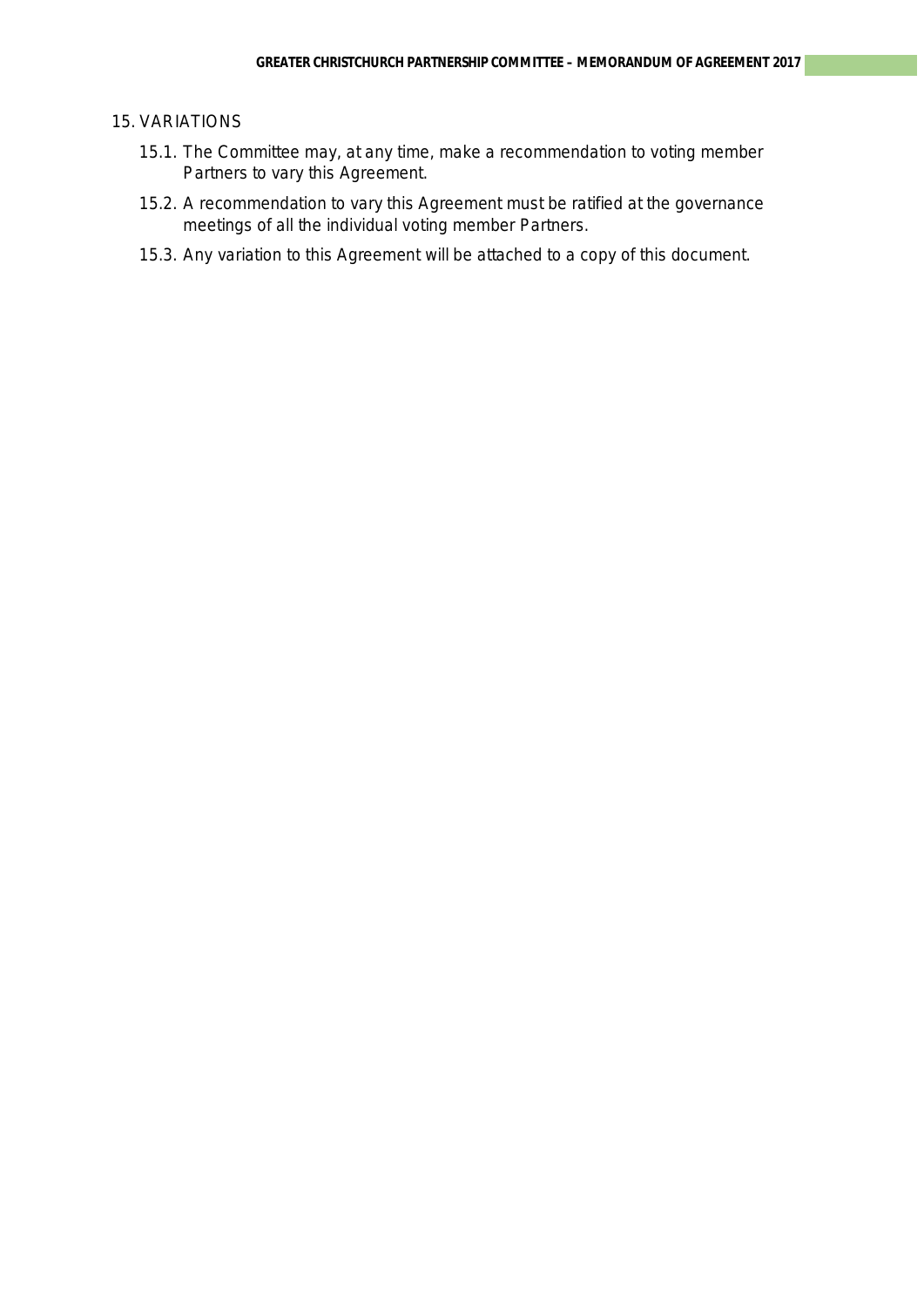# **APPENDIX 1**

# **Greater Christchurch Partnership Committee**

### **Resolution of Conflicting Views**

The parties acknowledge the need for a mechanism to resolve any conflicting points of view that may arise from time to time and a mechanism by which any member(s) of the Committee may request its use to ensure that any matter or issue is given fair and reasonable consideration prior to formal consideration by the Committee.

**For the purpose of conflict resolution the following procedures should apply:**

- Any member(s) of the Committee may feel that further discussion, evaluation or  $\mathcal{L}^{\text{max}}$ consideration is required prior to moving forward on a particular matter.
- It is proposed that in such situations, any member(s) may request the referral of such  $\mathcal{L}^{\text{max}}$ matters for further review. It is noted that this mechanism is not for the purposes of creating any delay but solely to ensure matters have been given adequate consideration.
- If any matter is referred for review, the review is to be undertaken by the Independent Chair and two Committee members. The review group is to include the member, or at least one of the members, who requested that a matter be reviewed. The Independent Chair shall select the two members of the Committee who will participate in the review group having regard to the nature of the matter being reviewed. After consideration of the matter, the review group will report back to the Committee on the outcome.
- Requests for reviews shall be made at any meeting of the Committee. The Independent Chair shall be the final arbiter of what matters are to be referred for review. Review requests must be accompanied by reasons.
- Review requests are to be made without other Committee members criticising the request. The ability to make such a request in a non-threatening environment is part of "this is the way we do our business" approach.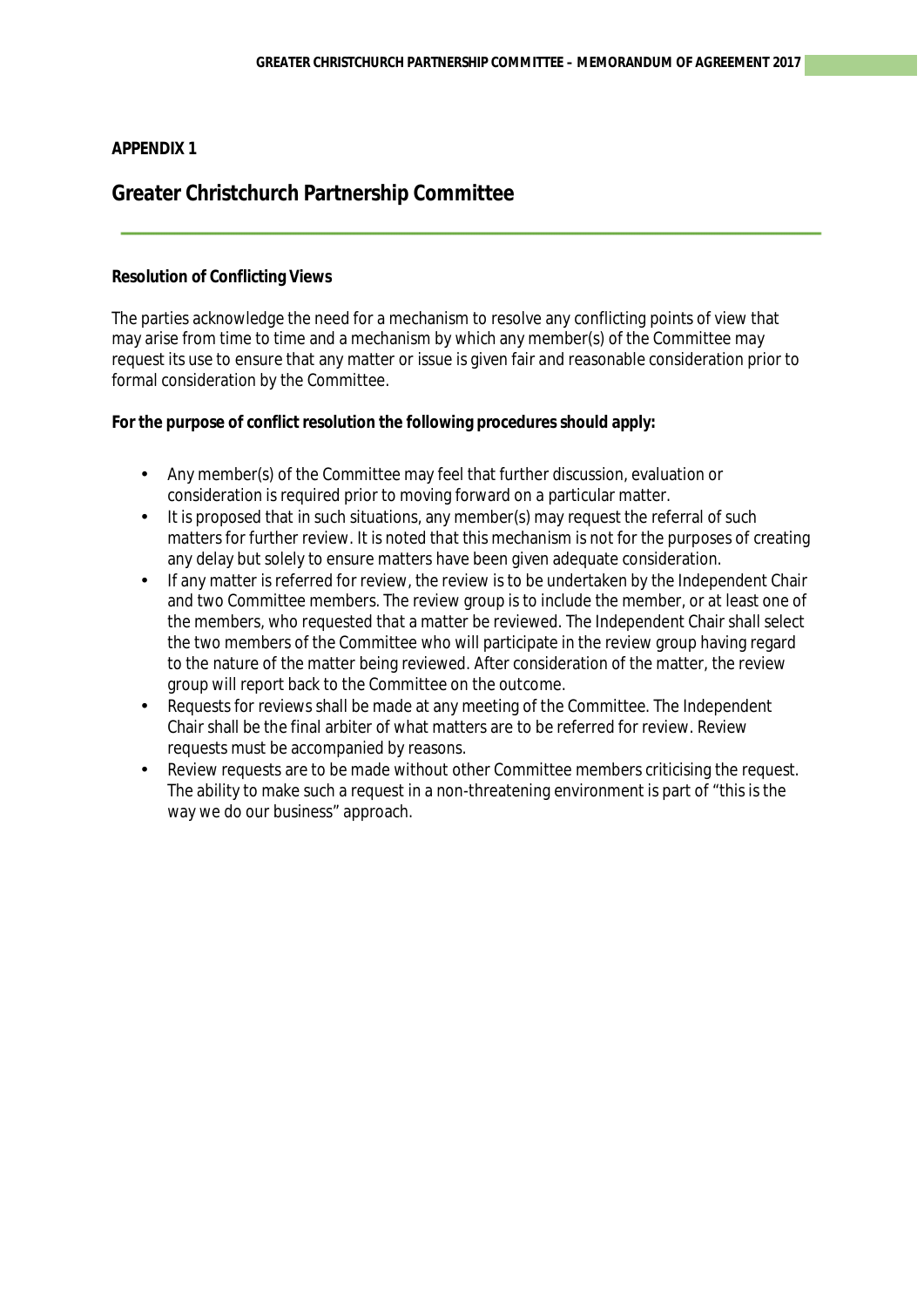## **APPENDIX 2**

# **Greater Christchurch Partnership Committee**

### **Public Deputations Guidelines**

The Greater Christchurch Partnership Committee is a joint committee of the partner Councils and other organisations and welcomes speakers at its meetings. The right to speak at meetings must however be specifically requested and the following guidelines set out the process which must be followed.

### Requests to speak

- 1. Notwithstanding any Standing Orders relating to public deputations, any person requesting to speak at a meeting of Committee must make such a request in writing to the Committee Advisor at least six clear working days before the date of the meeting concerned.
- 2. Such a request must detail who would be speaking, which organisation (if any) they would be representing and the topic of the presentation sought to be covered.
- 3. Presentation topics must relate to matters covered in the Greater Christchurch Urban Development Strategy (2007).Presentation topics do not need to relate to any specific agenda items for the meeting concerned.

## Confirmation of requests

- 4. The Independent Chair will consider any request to speak and confirm his/her decision at least two working days before the date of the meeting concerned.
- 5. The Independent Chair may refuse requests for any reason set out in Standing Orders, including:
	- a. The speaker has already presented on the same topic.
	- b. The matter is subject to legal proceedings.
	- c. The matter is subject to a hearing.

### Urgent requests

6. Notwithstanding point 1 above, where in the opinion of the Independent Chair a request made outside the above timeframes is considered urgent or of major public interest, such a request may be granted.

### Presentations

- 7. It would be of assistance to Committee representatives and associated staff if a written summary of the speaker's topic is submitted to the Independent Chair prior to the meeting concerned.
- 8. If a written submission is presented prior to the meeting concerned it will not be necessary for the speaker to read it verbatim, but merely to outline the general content.
- 9. Unless given specific prior permission by the Independent Chair, speakers should present for no more than ten minutes.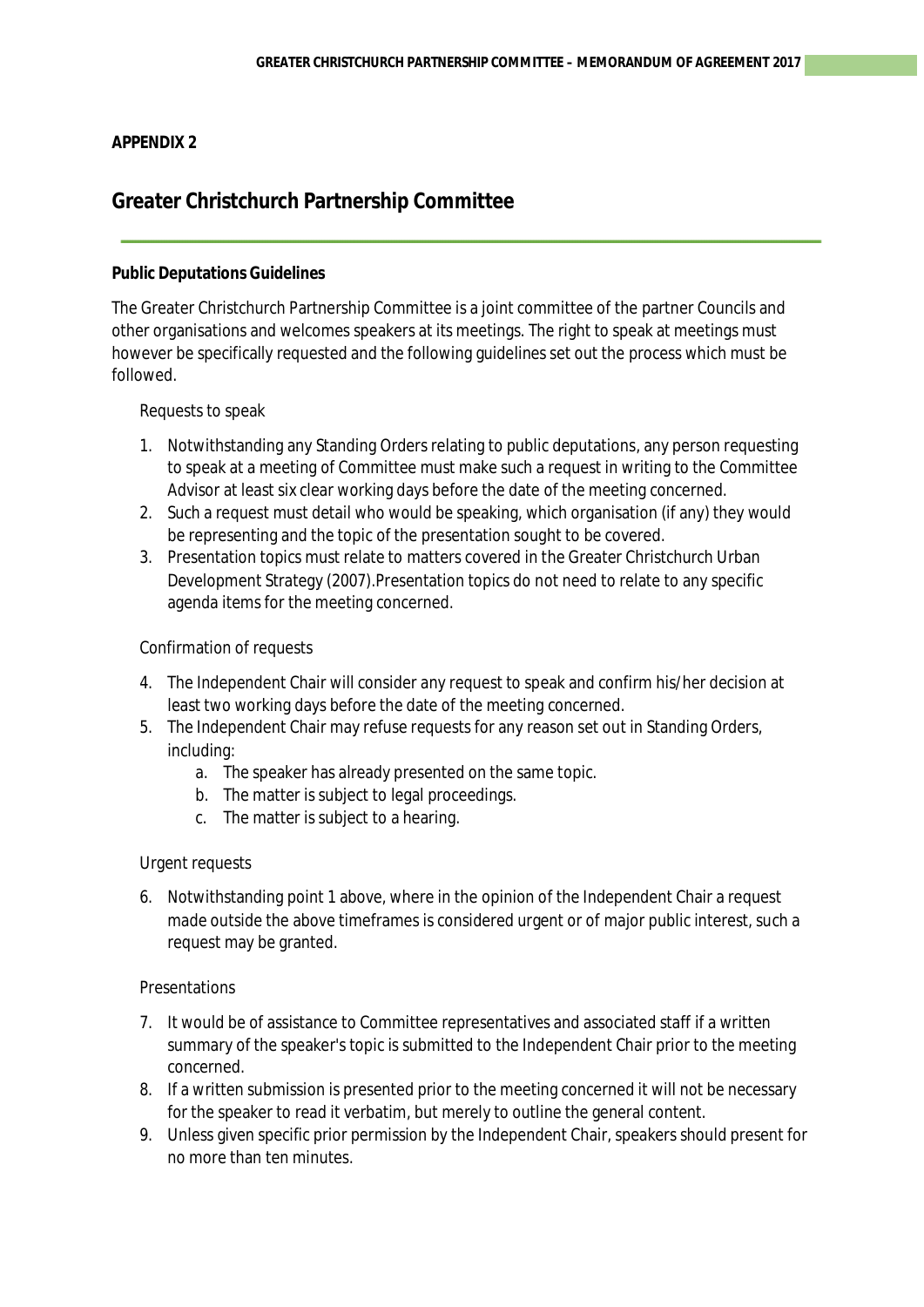- 10. The Chairperson may terminate a presentation in progress for any reason set out in standing orders, including:
	- a. The speaker is being repetitious, disrespectful or offensive
	- b. The Chairperson has reason to believe that statements have been made with malice.
- 11. If the presentation relates to an agenda item to be subsequently debated Committee representatives may ask questions of clarification but will not enter into debate.

#### Responses to deputations

12. An initial response to deputations will be provided at the end of the Committee meeting concerned. The Committee (or staff on behalf of the Partners) will then provide a written response to any points raised by speakers, as considered appropriate by the Independent Chair, within two working days of the meeting concerned.

Note: Presentations to the Committee may be made in English, Maori or any other language, including New Zealand sign language. Prior arrangement with the Independent Chair should be sought at least two working days before the meeting if the address is not in English. The Independent Chair may order that any speech or document presented be translated and/or printed in another language. If the other language is an official language of New Zealand (e.g. English, Maori or New Zealand sign language), the translation and printing costs will be met by the Partnership.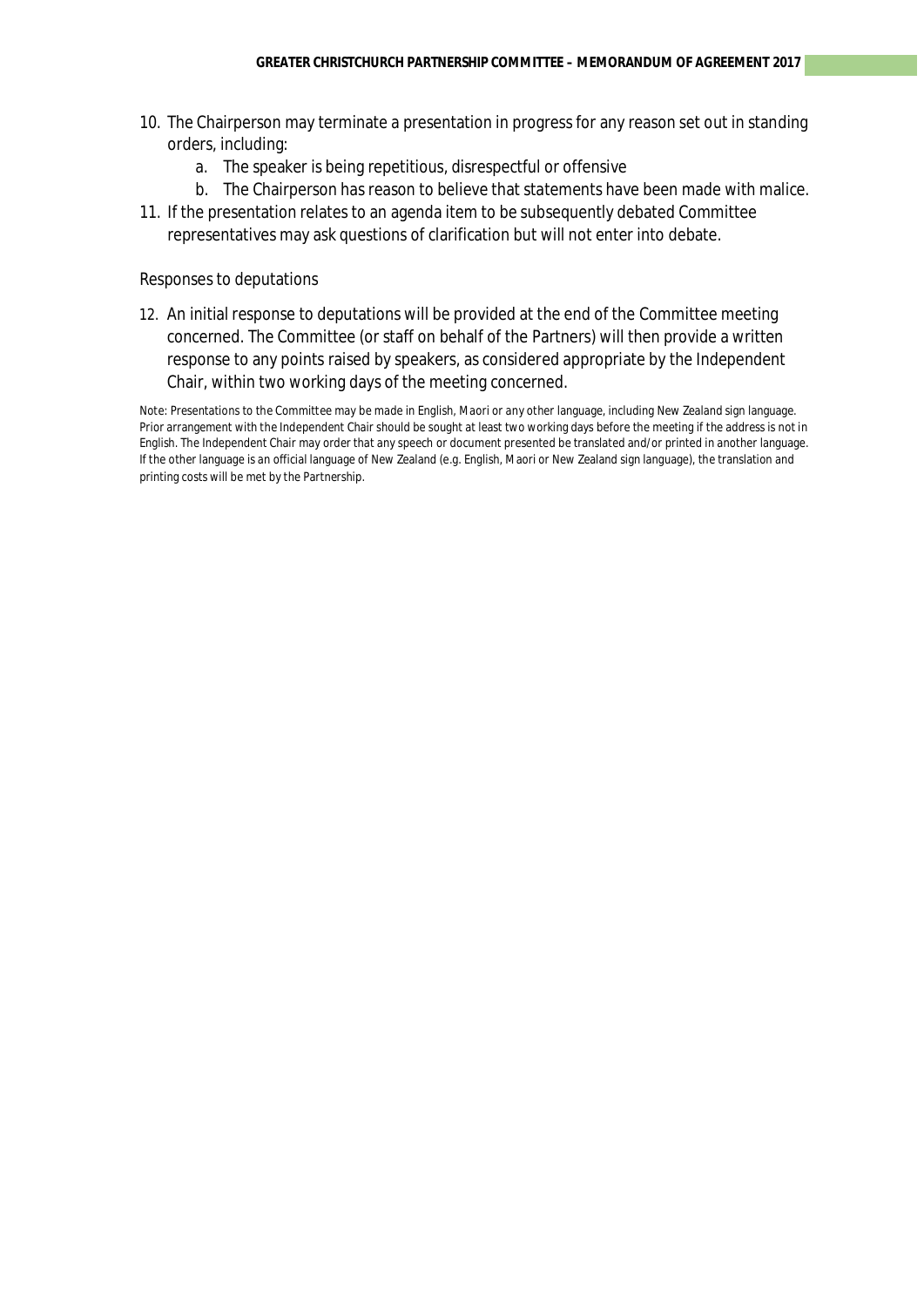### **APPENDIX 3**

# **Greater Christchurch Partnership Committee**

#### **Communications Protocol**

(Adopted by the Greater Christchurch Partnership Committee at its meeting on 2 June 2017)

#### **1.0 Purpose**

This protocol has been prepared to enable members of the Greater Christchurch Partnership (GCP) to work together in a collaborative manner taking a 'no surprises' approach. It ensures early communication and consultation between the Partners during the preparation of reports, policy/plan initiatives and reviews that relate to the strategic goals of the GCP and other matters that could impact upon the Partnership. Using this Protocol will enhance the trust and mutual respect between Partner organisations and avoid misunderstandings or outcomes that undermine the benefits of unified sub-regional leadership.

This Protocol forms part of the Partnership's Memorandum of Agreement and is supplemented by the more specific Regeneration Protocol.

#### **2.0 Principles**

The Partners commit to:

- **2.1 Work collaboratively:** Partners maintain a free flow of information, by regular formal and informal reporting and discussions. In particular, partners will signal potential decisions on policies, plans and actions early via the GCP governance and management structure (Senior Managers' Group, CEAG and at GCP Committee).
- **2.2 A 'no surprises policy':** Partners communicate in an open and respectful manner, declaring issues and interests as soon as practicable. Partners consider the implications of their decisions and actions on the GCP and other partners ahead of time, and inform each other in advance of any major strategic initiative.
- **2.3 Demonstrate leadership:** Partners will demonstrate their commitment to working collaboratively to their organisations and their communities, and champion the process of partnership when implementing any and all of the strategies and action plans agreed by the GCP.
- **2.4 Discuss funding:** Partners discuss funding issues openly within the Partnership, particularly when there are gaps or changes that need to be made.
- **2.5 Respond promptly:** Partners respond in an agreed and timely manner to any communication and consultative initiative by another Partner. The Partner proposing the policy, plan or action has responsibility for managing the associated timeframe and will advise other Partners accordingly.

#### **3.0 Applications**

This protocol applies in any and all of, but not exclusively, these situations:

- If any matter is a 'statement of proposal' relating to any strategy managed by the GCP (for example UDS, Resilient Greater Christchurch Plan, Greater Christchurch Transport Statement) that has the potential to impact on other Partners;
- The matter involves more than one Partner and requires or involves a sub-regional response;
- The matter involves funding from more than one Partner;
- The matter may impact across the boundary into another local authority Partner;
- The matter may result in significant additional traffic on neighbouring local authority roads, State Highways or public transport routes;
- The matter proposes a new service that may be used by residents of another local authority;
- The matter relates to infrastructure provision to or from an adjacent local authority.

#### **4.0 Spokespeople**

For general matters the Deputy Chair of the GCP Committee shall be the spokesperson. For Partnerspecific matters the relevant Partner representatives shall be the spokespeople. For GCP specific projects the GCP may nominate a